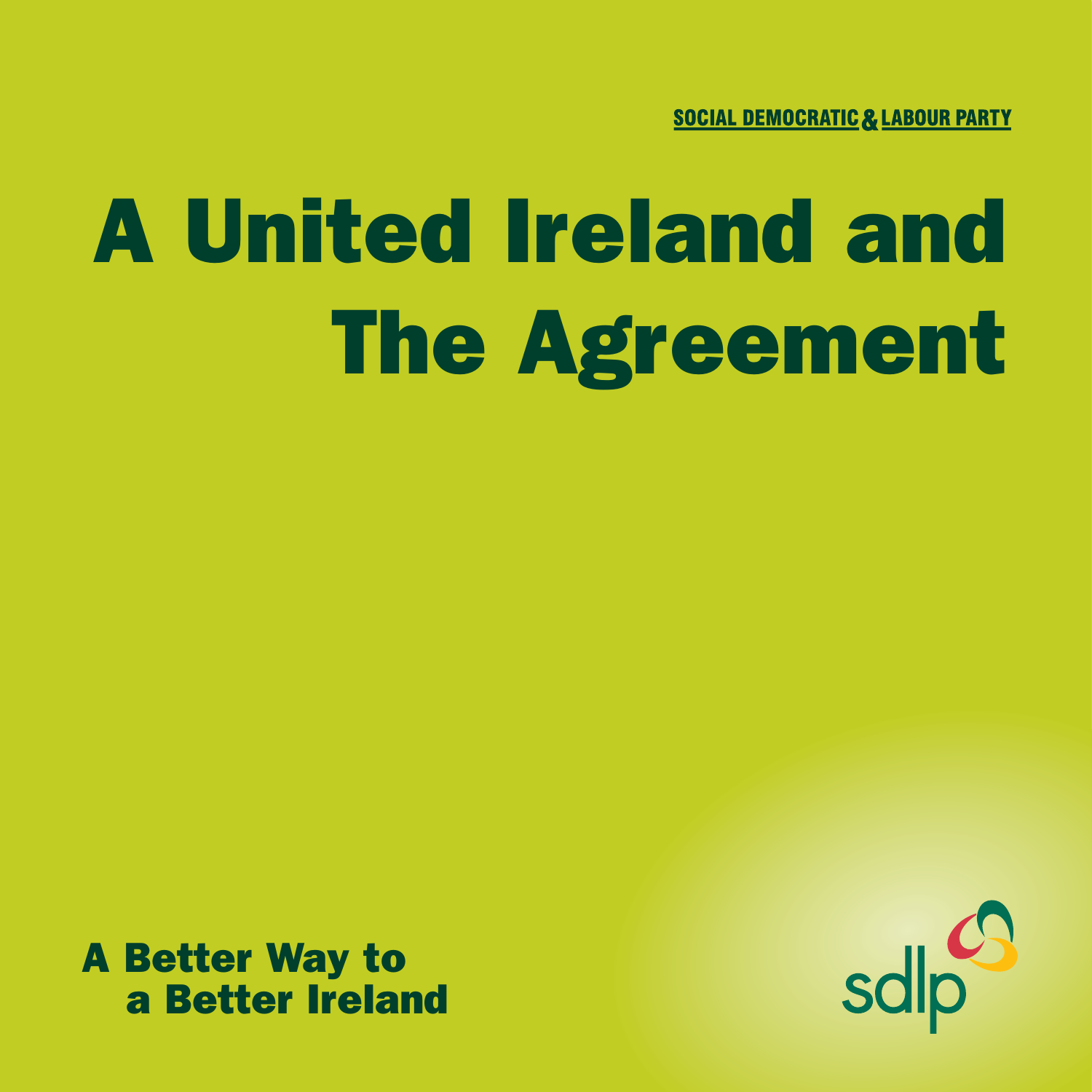We seek a united Ireland that is confident, pluralist and non-sectarian.

One that can find the magnaminity to offer a home not only to those who are Irish, but also to those among us who are British.

One that is unafraid of differing identities and allegiances.

One that will respect and protect them all.

SDLP Leader Mark Durkan

"

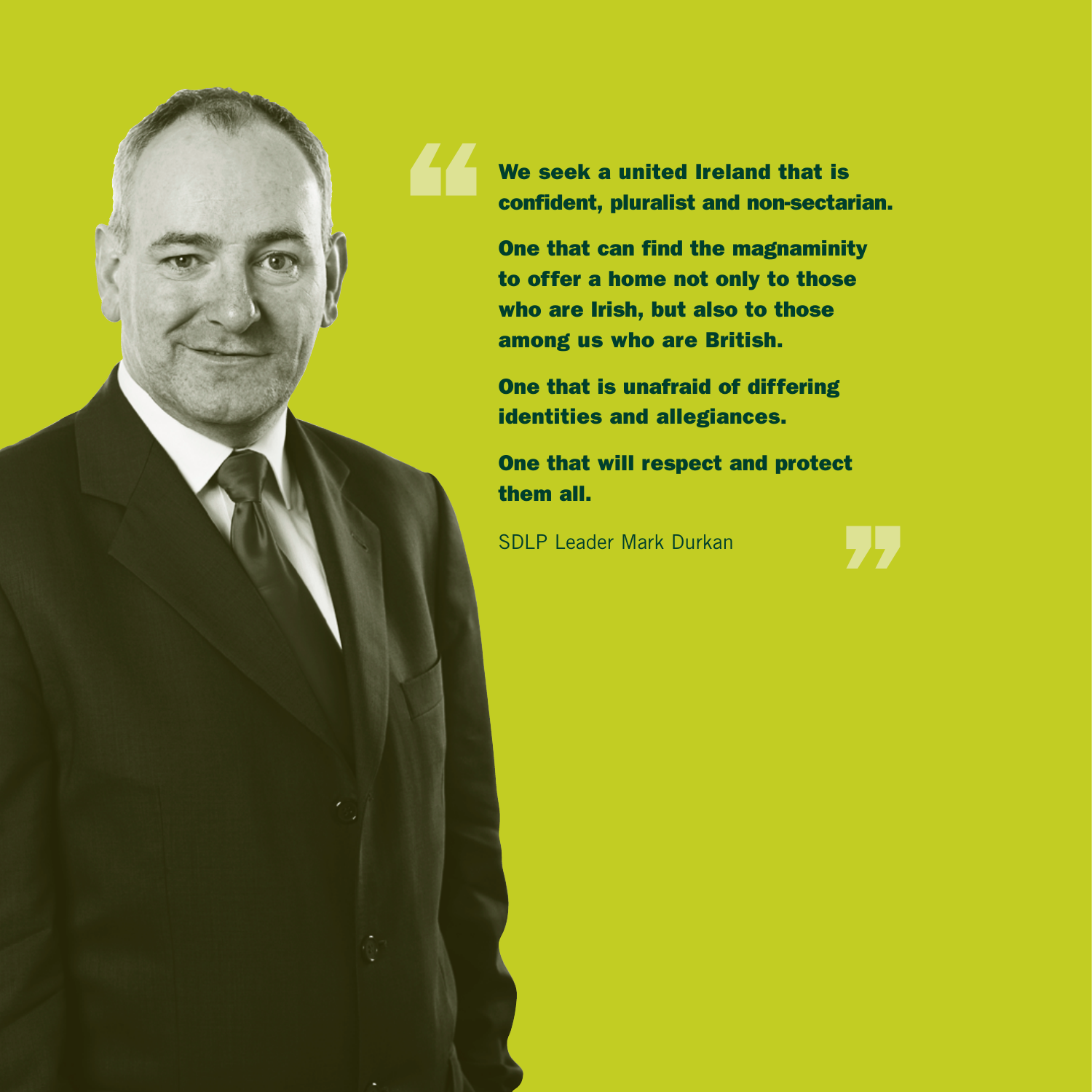# 100% for a United Ireland, 100% for the Good Friday Agreement

The Good Friday Agreement realised the SDLP's vision of an Agreed Ireland. But, as a nationalist party, the SDLP's goal has not only been to secure an Agreed Ireland, but also to go further and achieve a United Ireland.

Our vision of a United Ireland respects the same commitments that lie at the heart of the Good Friday Agreement. In the United Ireland to which we are committed, all the Agreement's principles and protections would endure.

That is why, uniquely among parties in the North, the SDLP is 100% for the Good Friday Agreement and 100% for a United Ireland.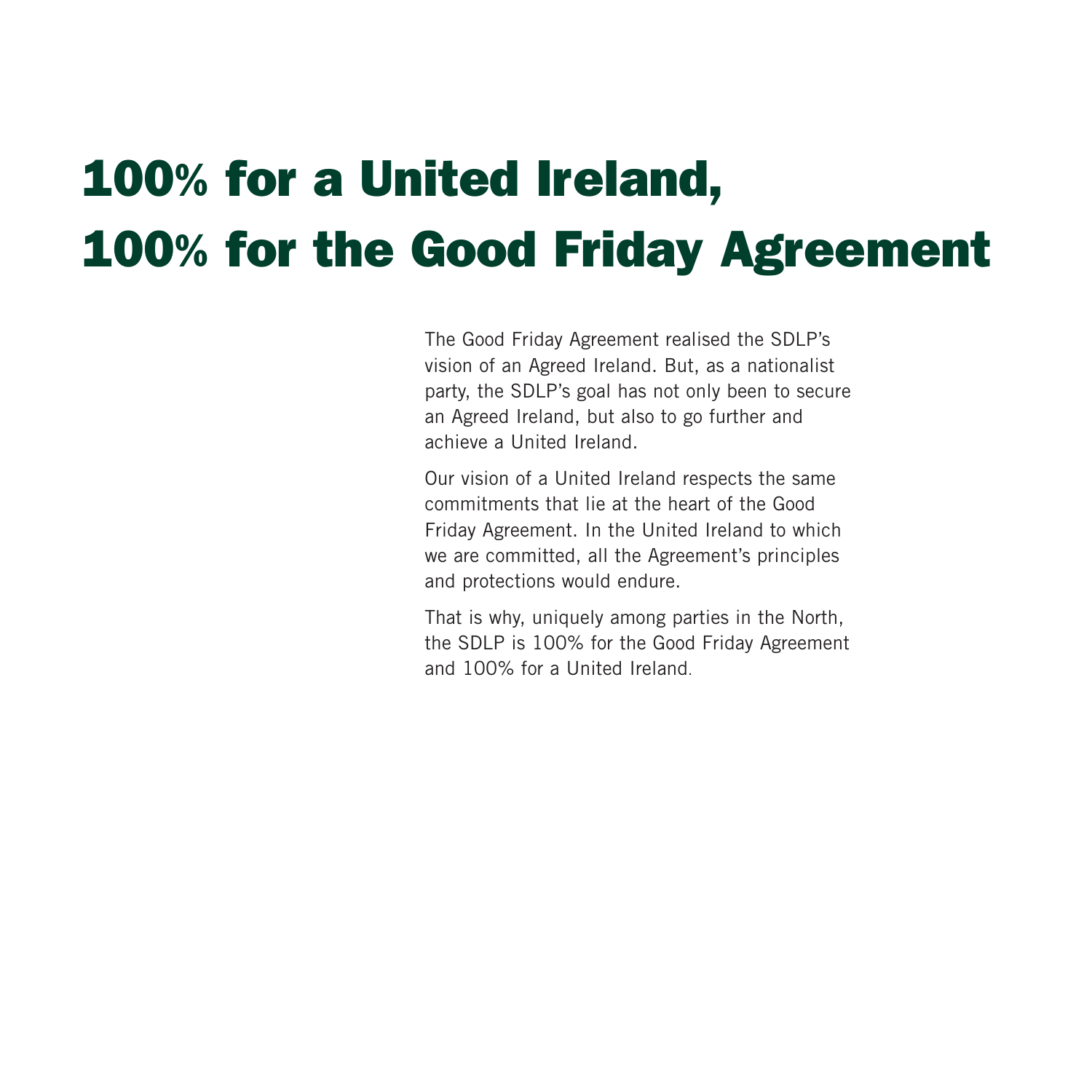

**Uniquely among parties in the North, we are clear on the structures of a United Ireland and the strategy for achieving it.**

## **The threshold for unity**

The Good Friday Agreement is clear that the British Government must enter into negotiations with the Irish Government to provide for a United Ireland if in a referendum a majority in the North votes for one. That is the SDLP's position too. Of course, there also has to be a referendum in the South.

The SDLP recognises that it would be wrong to force Northern Ireland into a United Ireland without the consent of a majority. We are equally opposed to any suggestion that Northern Ireland should be kept in the United Kingdom despite the vote of a majority.

We cannot agree with Sinn Féin President Gerry Adams that unionist "consent and assent" would be required to bring about a United Ireland. Nor can we agree with Jeffrey Donaldson and other unionist politicians who have advocated the same position. The threshold for a United Ireland cannot be any higher than for a United Kingdom. Uniquely among the main parties in the North, the SDLP is clear that there must be a United Ireland if a majority in the North votes in favour.

# **A United Ireland – structures and strategy**

Like other nationalist parties, the SDLP seeks a United Ireland. Uniquely among parties in the North, we are clear on the structures of a United Ireland and the strategy for achieving it.

#### **In particular, in the United Ireland that the SDLP seeks:**

- The Assembly would continue, as a regional parliament of a United Ireland with all its cross-community protections.
- The Executive would be kept, bringing together all political parties.
- All the Agreement's equality and human rights

protections, including the Bill of Rights, would still be guaranteed.

- The right to identify oneself as British or Irish, or both, and hold British or Irish passports would endure.
- East/West cooperation would continue. In particular, just as the Irish Government has a say in the North now, the British Government would have a say in the North in a United Ireland.
- Just as there is northern representation in the Seanad at present, those in the North who want it should have representation in the House of Lords in a United Ireland.

The SDLP's vision of a United Ireland is based on equality. We believe that all the rights, protections and inclusion that nationalists sought within Northern Ireland while it is in the United Kingdom, must equally be guaranteed to unionists within a United Ireland. We are emphatic that unity must not be about the entrapment of a new minority.

That is right in principle – since in a United Ireland we will still need to find a way of sharing our society as equals every bit as much as we do today – and that is what the Agreement is all about. Further, the Agreement enjoys more support than either the continuation of the United Kingdom or a United Ireland. It is a democratic common denominator between nationalists and unionists. It would be perverse for the Agreement not to endure in a United Ireland.

It is also right in practice. Those who rely on demographic change alone must realise that it will not deliver unity any time soon. Nor will it deliver stability. Census politics will never do away with the need for consensus institutions of government.

Making clear that all the Agreement's protections will endure regardless of a referendum's outcome provides the best context for winning unity. A majority is most likely to vote for a United Ireland when reassured that it is neither a vote against the Agreement nor a vote for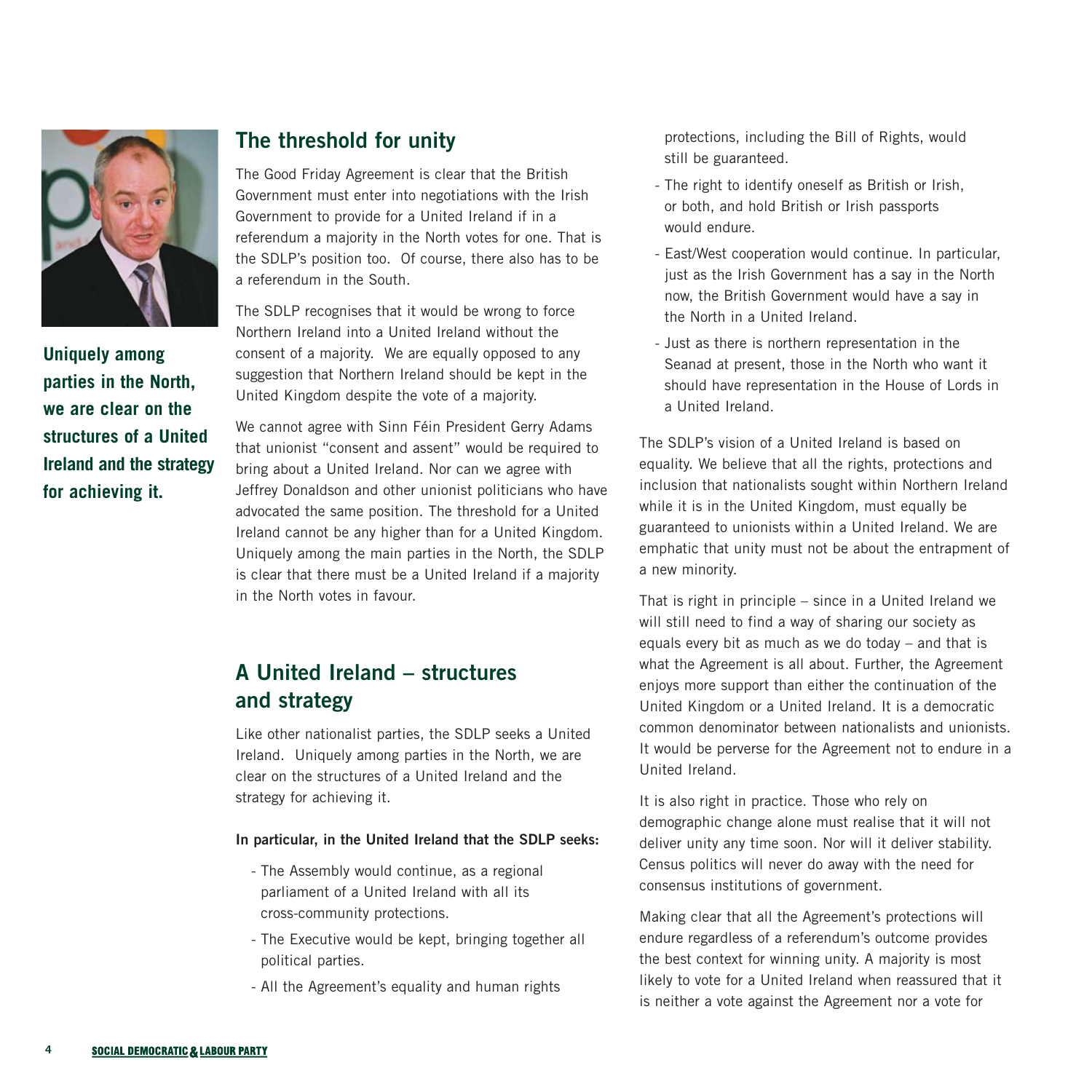constitutional uncertainty. People need to know what they are voting for. They need to have certainty that their rights, identity and interests will be protected in a United Ireland.

Voters in the southern referendum will also want to be assured that a United Ireland will not bring instability or uncertainty. They will not want to see the Good Friday Agreement undone.

## **Holding a referendum**

The SDLP believes that a referendum on unity should be held once the Agreement's institutions have bedded down and are operating stably.

The SDLP is not alone in wanting a referendum. Sinn Féin, the UUP and the DUP have also said that they are in favour of holding one.

The SDLP is seeking the agreement of all the island's parties that the Agreement endures regardless of whether we are in the United Kingdom or in a United Ireland.

That way, when people vote in a referendum, they know that neither the holding of the referendum nor its outcome will in anyway destabilise the Agreement. Rather, it will allow people to express honest differences about honest constitutional preferences.

#### **The SDLP will:**

- · Seek the endorsement of all southern parties for our strategy for achieving a United Ireland based on the Good Friday Agreement.
- · Seek agreement on a date for a referendum on a United Ireland.
- · Campaign vigorously in favour of a yes vote on unity while reassuring unionists of their guaranteed place in a United Ireland.

Instead of making clear that the Agreement will endure, Sinn Féin has argued that unionists should negotiate the kind of United Ireland that they want.

If Sinn Féin expects unionists to conduct such negotiations now, they are misguided. Unionists are most unlikely to negotiate on a United Ireland before a referendum.

If, on the other hand, Sinn Féin expects negotiations after a referendum, they are also misguided. Winning a referendum will be made much more difficult if voters know nothing of how they will be governed afterwards, other than that there will be negotiations.

# **Changing Ireland**

Although the Agreement will endure, unity will radically change the North and the whole island. The SDLP believes that following the referendum, there will have to be a review under the Agreement where changes to it and the Irish Constitution to provide for a United Ireland will be agreed between nationalists and unionists.

#### **In particular:**

- · Instead of sending MPs to Westminster, TDs will be elected to the sovereign parliament, Dáil Éireann. The North will have much greater representation in the Dáil than at Westminster – and therefore more power.
- · Consideration will need to be given to the powers of the Assembly. It may make sense for the Assembly to have some new powers, and for some of its existing powers to be exercised by Dáil Éireann instead.
- · The Irish constitution will have to be revised, in particular to:
	- Guarantee the future of the Assembly as a regional parliament of a United Ireland.
	- Implement all the protections of the Good Friday Agreement.
	- Ensure that Ireland offers an inclusive home not



**The SDLP will seek the endorsement of all southern parties for our strategy for achieving a United Ireland based on the Good Friday Agreement.**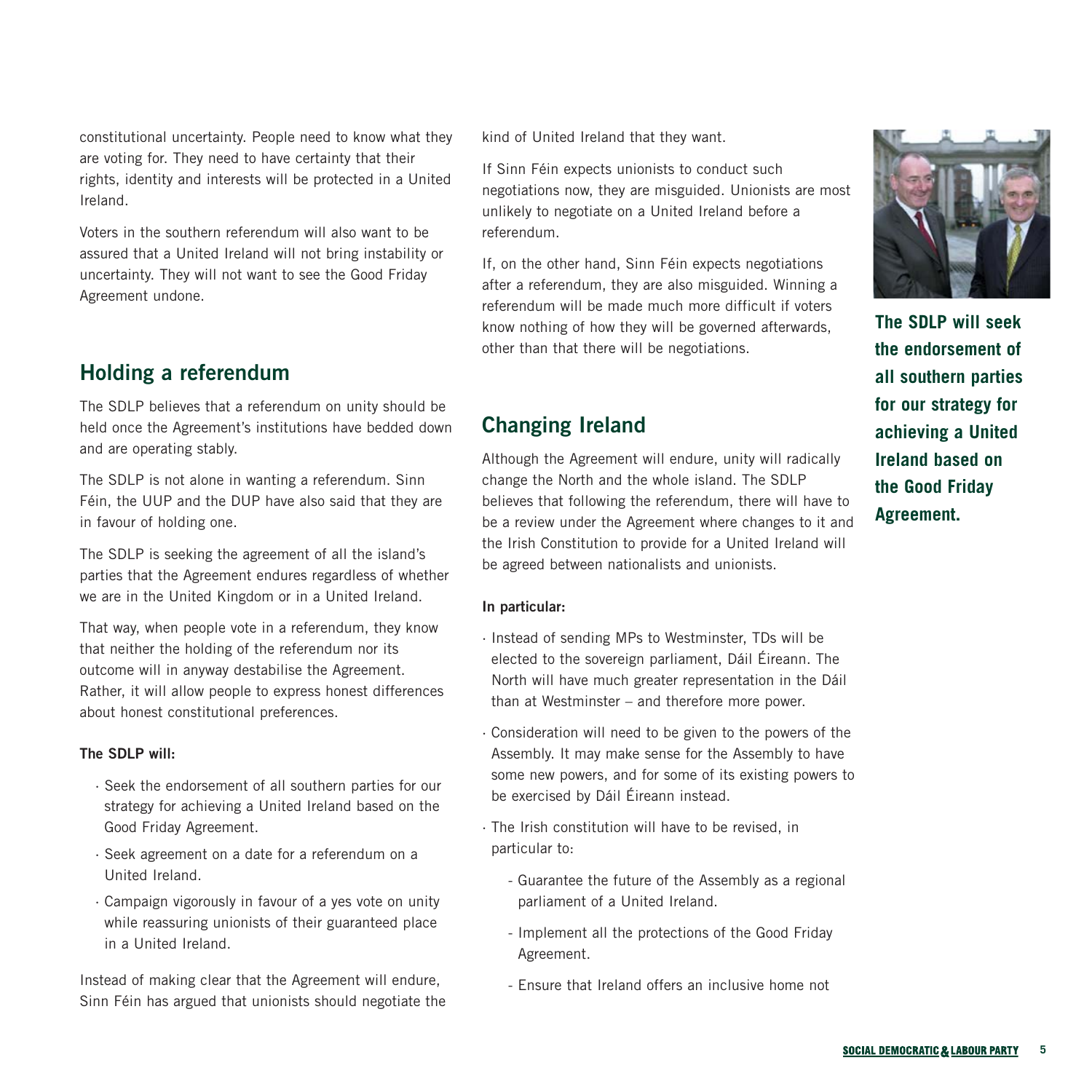**The principles of the Agreement are not temporary. They are a covenant of honour between nationalists and unionists that should endure.** 

only to those who are Irish, but also to those who are British and to reflect better the pluralist nature of life on the island.

- Guarantee British citizenship to those who wish to have it in the North.

Unity will doubtless bring about many changes to the Good Friday Agreement. But the important thing is that those changes will be made in the way envisaged by the Agreement – through a review.

The SDLP also believes that in the context of unity there would be a realignment of politics, with parties of the left – and right – joining together across the island.

### **SDLP – Persuaders for Unity**

Some have argued that a United Ireland can be brought about simply by demographic change. However, it is clear that this would not achieve unity any time soon. Nor would it deliver stability.

Only the SDLP has the strategy to deliver unity soon and successfully. And only the SDLP, as a party of true republicanism, can deliver on that strategy.

Achieving a United Ireland will require the persuasion of some unionists and the reassurance of many others. Because of our unblemished commitment to exclusively peaceful means and our unqualified commitment to the Agreement, only the SDLP can persuade a majority in the North in favour of unity. And because we work with all the southern parties, only the SDLP can build confidence in the South in the opportunities that unity offers. That is why only the SDLP can deliver a United Ireland.

In working towards this goal, we believe that nationalism needs to embrace unionism more, not because the numbers tell us we must, but because our desire for a peaceful future on this island as equals and as partners tells us we should.

Those who lecture unionists about their need to prepare for re-unification have to accept that it is not just through words but actions as well that unity will be achieved. It is futile talking in high-minded language about unity while at the same time engaging in the sort of underhand actions that put unionists off even the Agreement, never mind the idea of a united Ireland.

Unity will be delivered by peaceful and democratic persuasion and reassurance. Having persuaded in favour of all the principles of the Agreement, the SDLP is convinced that we can persuade in favour of unity also.

# **The Agreement – a covenant of honour**

The Agreement does not make unionists nationalists in waiting. Nor does it make nationalists unionists in waiting. Rather, it allows a peaceful competition of ideas between unionism and nationalism while also bringing unionists and nationalists to work together to make a better society for us all.

For the SDLP the principles of the Agreement are not temporary, tactical, or transitional. Rather, they are a covenant of honour between nationalists and unionists that should endure regardless of changes in the constitutional status.

For unionists to "smash the Agreement" would be to forego not only their say in the Northern Ireland of today, but their guaranteed position in a future United Ireland. We call on unionists to support the Agreement and not to breach the covenant of honour in their own interest and in the interest of all.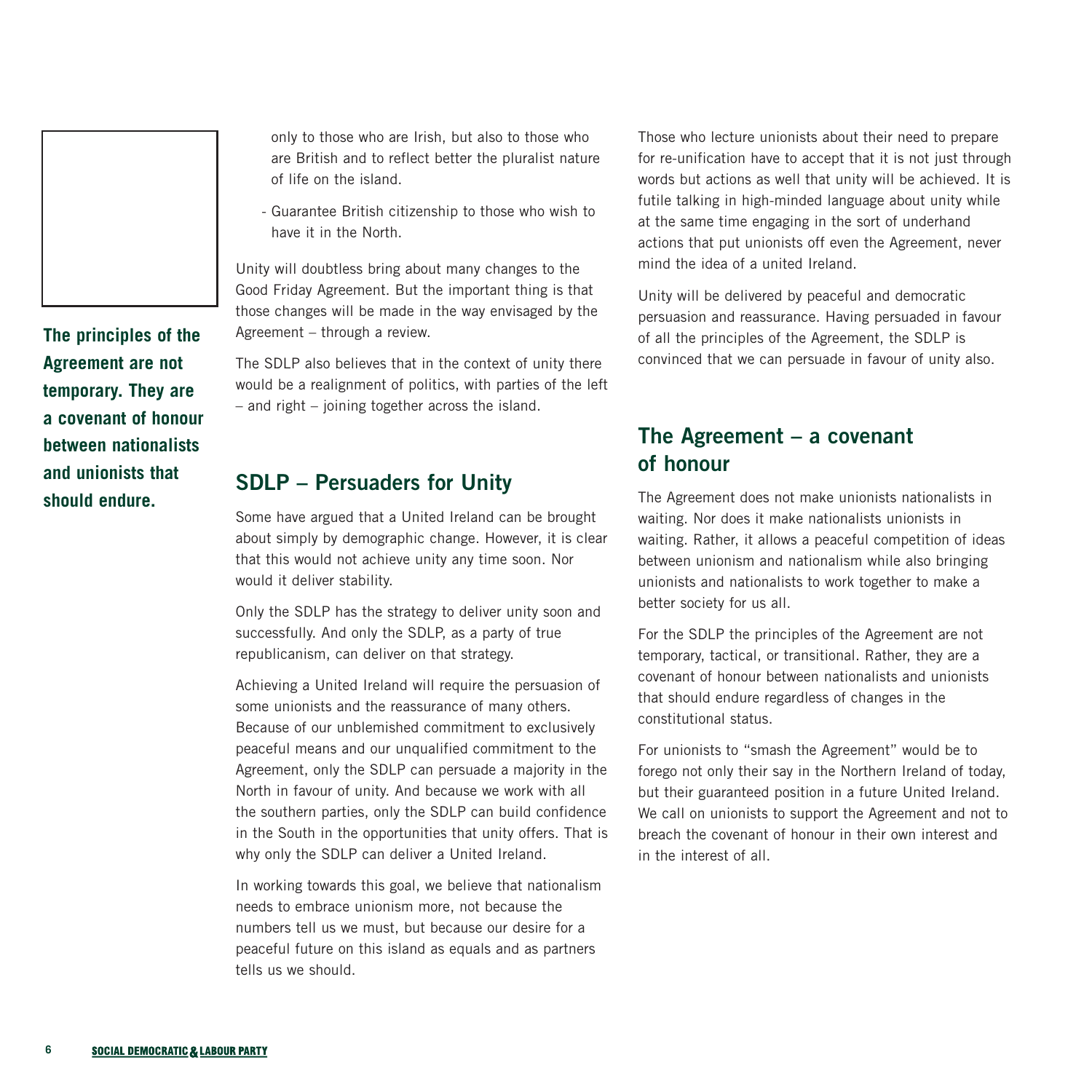

# 100% for a United Ireland, 100% for the Good Friday Agreement

**SOCIAL DEMOCRATIC & LABOUR PARTY**